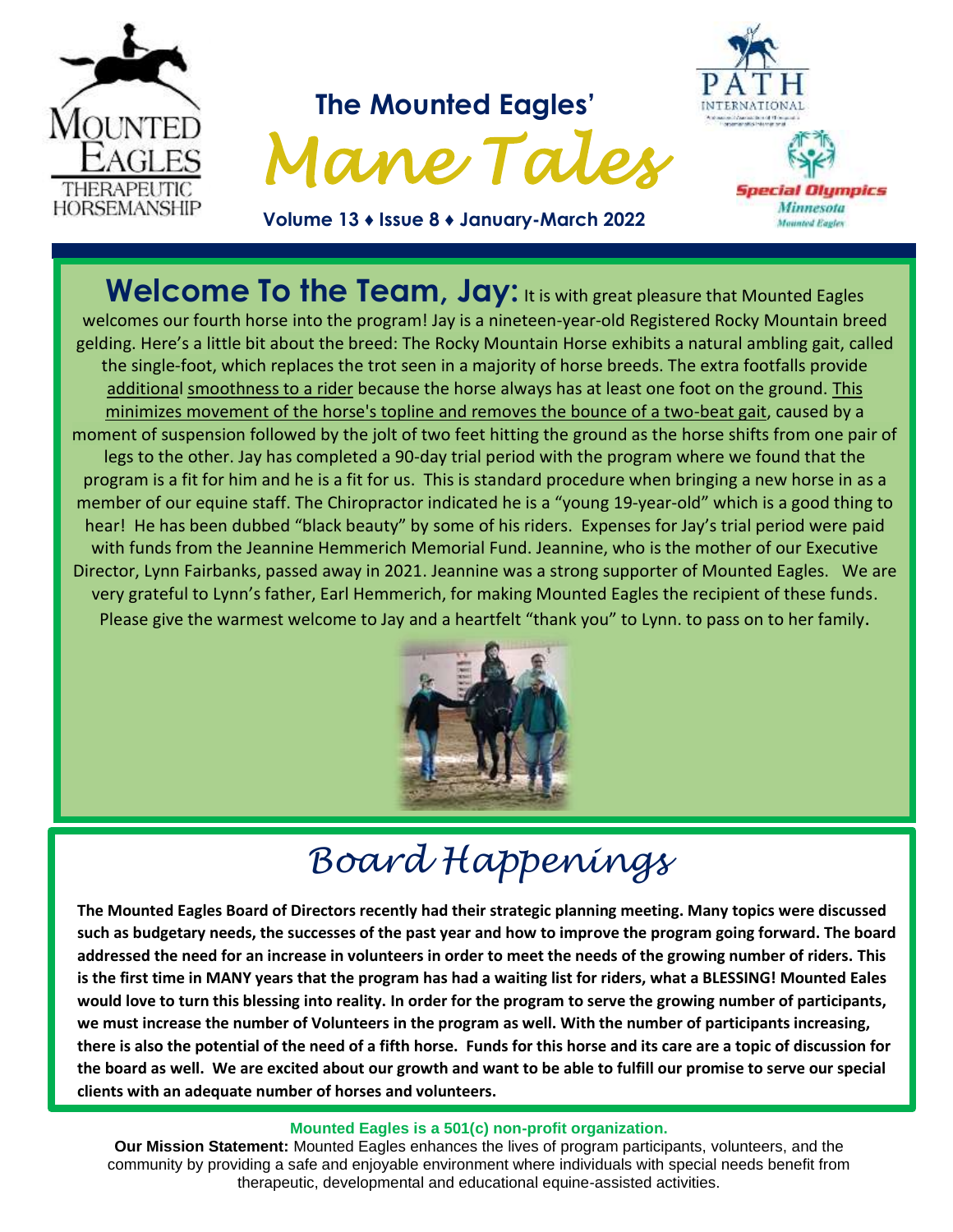#### **It's Pizza Sale time!!!**

Once again Mounted Eagles will be partnering with Giovanni's Frozen Pizza for our pizza sale fundraiser. Beginning March 6 at our Rider Banquet we will be selling pizzas for \$10 each. Riders, caregivers and volunteers will be selling through April 7. Our goal is to sell 1,000 pizzas. Last year we had a phenomenal sale selling 1,013 pizzas!!! Seller incentives will again include convertible riders and sessions with the Mounted Eagles horses. New sellers are encouraged!

#### Community Education Insight Program Dances!!!

Mounted Eagles is thrilled to be partnering with Community Education ISD 181 to bring back the Insight Program dances. If you are familiar with the Insight Program you know that before COVID these dances were held monthly on Monday nights at Cragun's Legacy Pavilion. We are excited that we are able to hold quarterly dances at this time. The dances will be held on Thursdays from 6:30 to 8:30 pm. The first dance will be a Valentine's Dance on February 10<sup>th</sup>. Music will be provided by Tami Lu Smith of StageOne. Tami Lu plays all the best dance tunes and knows how to get people on the dance floor. These dances are for consumers 18 and older and must be accompanied by a caregiver. Admission is \$7 for consumers and staff. Mounted Eagles will be volunteering at the dances and are looking for people to help. Contact Lynn if you are interested.

### *CELEBRATING 30 YEARS OF SERVICE*

**Such a momentous occasion to be celebrating 30 years of service in the Brainerd Lakes Area. It is hard to believe the program began in our founder's backyard with one horse and two riders. In the last three decades we have grown from two riders to forty-three. The site of our program has changed from Susie Bailiff's backyard to Spirit Horse Center's beautiful facilities. Mounted Eagles has embarked on many different community events to enhance the success of the program from chamber outings to local fundraisers. Mounted Eagles has overcome many obstacles in the last 30 years and intends to achieve many more accomplishments for the next 30 years. Thank you, Susie, for making your vision a reality for so many individuals.**

### *WE'RE OFF TO A GREAT START FOR 2022 THANKS TO THESE MAJOR DONORS*

*\$10,000 Brainerd VFW \$5,000 Cygneture Title \$5,000 Lakes Area United Way \$3,200 Jeannine Hemmerich Memorial \$2,500 Trinity Business Partners \$2,000 Mille Lacs Electric Cooperative*

*\$1,000 Merrifield Marathons Snowmobile Club*

#### **EXECUTIVE DIRECTOR'S NOTES**

As we embark on 2022 Mounted Eagles looks forward to working with our participants, their families and our volunteers. We strive to make lesson day meaningful and impactful for all involved. With the addition of Jay, our fourth horse, we will be able to expand our lesson slots and move toward weekly lessons for some our newer riders who currently are coming every other week. There are some exciting partnerships that have become available to us and we look forward to exploring more ways we can support the Brainerd Lakes Area through therapeutic horsemanship and equine assisted activities. These opportunities help us further our mission!!

Toward the end of 2021 we became aware of significant rate increases at our facility of 84%. This includes the board and care for our horses as well as fitness and training. Spirit Horse Center is very generous to our program in many ways, however, with the rising cost of utilities, competitive wages for quality employees and hay they too are faced with higher expenses. In an effort to manage these expenses our Board of Directors made the difficult decision to increase our lesson fee to \$40. With that increase we have increased our number scholarship recipients and will be asking everyone, especially scholarship recipients, to fully participate in fundraisers to help us sustain our program. We are grateful for the generous donors who stepped up at a time when we needed it most. We appreciate all of our donors and sponsors who donate year after year to support us. *Lynn Fairbanks*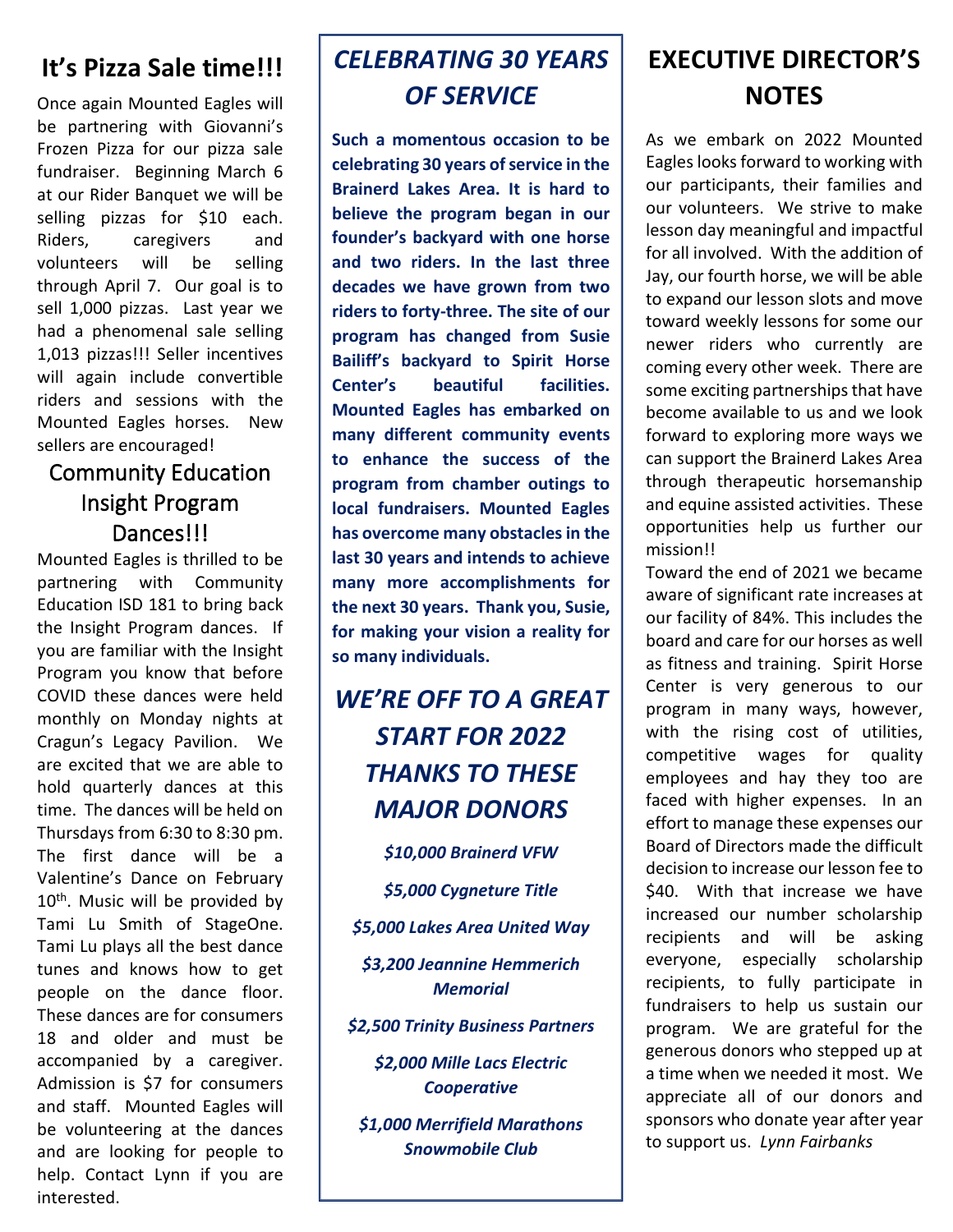

SPOTLIGHT ON WAYS TO HELP

MOUNTED EAGLES IS IN NEED OF BARN VOLUNTEERS TO ACCOMMODATE OUR GROWING PROGRAM! JOIN OUR DEDICATED COMMUNITY AND MAKE A DIFFERENCE IN SOMEONE'S LIFE. WE ARE IN NEED OF INDIVIDUALS TO ASSIST WITH LESSONS DURING ALL THREE OF OUR RIDING DAYS. WHETHER YOU HAVE HORSE RELATED EXPERIENCE OR NOT, PLEASE CONSIDER VOLUNTEERING WITH US TODAY. MINIMUM AGE REQUIREMENT IS 16 YEARS. IF YOU ARE INTERESTED OR YOU KNOW SOMEONE WHO WOULD BE INTERESTED, FILL OUT OUR VOLUNTEER APPLICATION AT WWW.MOUNTEDEAGLES.ORG

## MEET OUR COMMUNITY





She had a dream! She believed in that dream! She made that dream come true! 30 years ago Susie started bringing her dream into reality, she KNEW horses could help individuals with special needs. She KNEW how special horses are and how they connect. She KNEW there could be lots of 'firsts' for those who couldn't walk, talk, follow directions, if they could only bond with a horse. She KNEW they would "mount up as with wings like eagles". And so they did!

It seems only fitting to spotlight Zac Lively, since he was one of the first two riders who started the program in Susie's back yard 30 years ago. Zac has enjoyed meeting several new horses and many great volunteers during his time with us and is currently enjoying riding Kyd every week. Thanks to Zac's mom and dad for having faith in Mounted Eagles and keeping Zac involved.

### **A Different Point of View!**

At Mounted Eagles we understand that parents and caregivers are doing their best. We get the struggle of trying to make the right decisions for our kids, and we certainly understand the desire to ensure we aren't rewarding bad behavior.

With individuals and horses alike, we receive problem behaviors as information. We approach these behaviors with curiosity and try to respond to them as the areas that need the most focus. We don't see behaviors as attention-seeking, but **connection-seeking** and individuals who have endured trauma literally need safe, healthy connections to heal. This is why we beg parents and caregivers...*don't take away the barn.*

We get that the individual's behavior may have been completely unacceptable over the past week, and sending them to the barn just feels wrong. *Why should they be able to do things they enjoy, when they have been completely disruptive?* But, that is what makes equine-assisted activities so unique.

Yes, they enjoy it, but it isn't completely recreational. The fact that they enjoy it means they are active participants in activities at the barn and thus active participants in their healing...and we won't get to the behaviors by skipping this essential therapeutic service. The barn is where individuals understand there are good people in this world, reliable people that care about them, regardless of their past or current behavior.

#### The connection provided by horses ignites the trauma-healing power of relationship, making the barn the place they may need the most when they are exhibiting dysregulated behaviors.

The activities at the barn focus on body attunement, emotional awareness, self-regulation, boundaries, respect, independence, and self-worth. These are all the ingredients to help an individual process how they are feeling and empower them to choose a healthy response to those feelings.